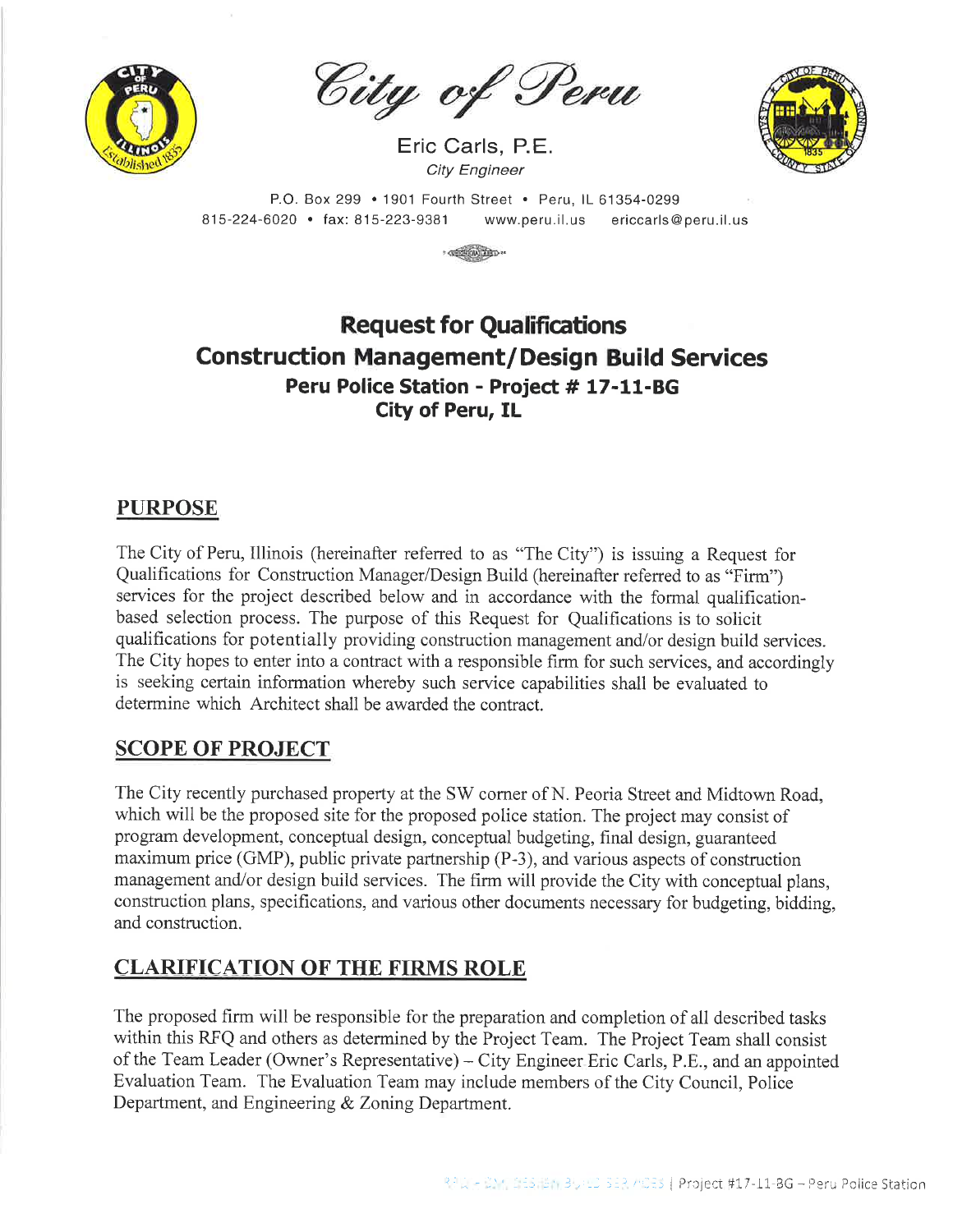All work tasks completed by the firm will be formally submitted to the Team Leader for formal review and approval by the City. All designs, conceptual and final budgets developed, bids solicited, bid packages developed, addenda published, contracts awarded, submittals approved, change orders evaluated and approved, pay requests processed, and/or any other similar action items, with City of Peru concurrence.

### **REQUIRED INFORMATION FOR THE SUBMITTAL PACKET**

The following information is required at a minimum to be submitted in writing as part of qualifications statement, and shall be clearly noted:

#### Section 1

- $1.$ A detailed description of the firm, including as a minimum the following:
	- Names of all principals/partners
	- Founding date of the firm
	- General nature of work experience,
	- Number of professional and support staff in the firm
	- The firm's organizational chart

#### Section 2

 $2.$ Identification by name and qualifications for the Project Team, including the project manager and project support staff. This includes a resume for each that includes:

- title  $\bullet$
- education  $\bullet$
- $licensure(s)$
- relevant experience
- specific role in the firm or any past firms

#### Section 3

 $3.$ A description of the methods and/or techniques employed by the firm to maintain communication with the Project Team.

### Section 4

4. A narrative regarding the firms relative and similar project experience and examples/references of similar projects where the firm was in a construction management or design build role.

### Section 5

5. A narrative describing the firms experience with Public-Private Partnerships (P-3) and examples/references of any such partnerships the firm has been engaged in. If the firm does not have experience with P-3 please note as such.

#### Section 6

6. References for at least three (3) municipal, government entity, or similar projects of comparable size and scope to this project, or greater.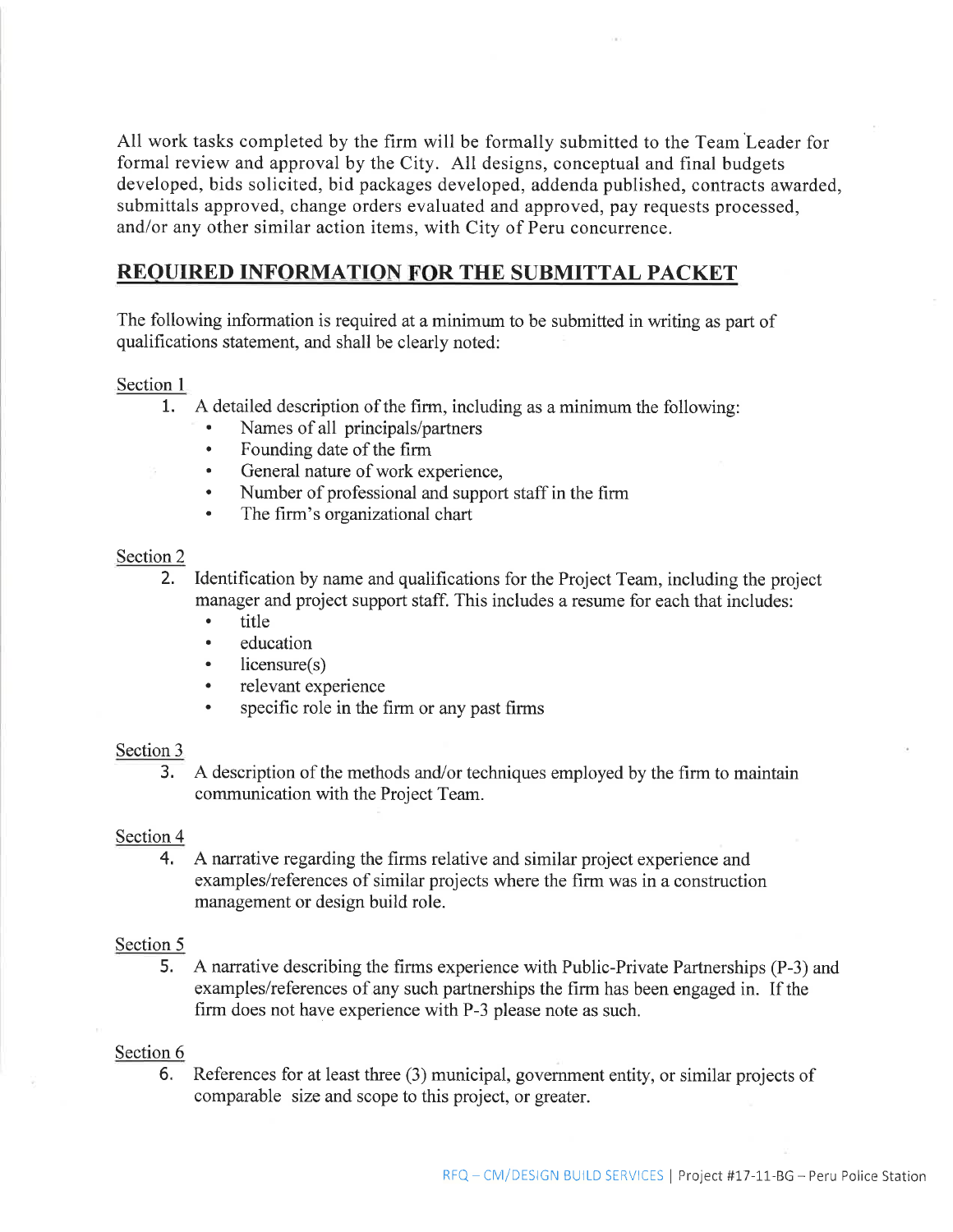#### Section 7

7. A narrative of the firm's current workload and ability to undertake and deliver the Peru Police Station project. (Include an estimated timeline for occupancy, noting milestone dates)

#### Section 8

8. The City of Peru wishes to maintain existing relationships with their existing project team currently under contract for Phase 1 services. Describe how the firm intends to maintain and include the existing team members architects (Basalay Cary & Alstadt & MWL) and civil engineer (Chamlin & Associates) as part of the project team.

#### Section 9

9. A narrative describing specifically why your firm is qualified to act as the construction manager/design build firm for this project.

#### Section 10

10. Insert the signed and dated "Acknowledgement of Receipt and Understanding of Request for Qualifications". (A blank form is included on the last page of this document)

**Submittals must be submitted to the City at 1901 4 th Street, Peru, IL on or before 4:30 P.M. on Thursday, August 29th, 2019.**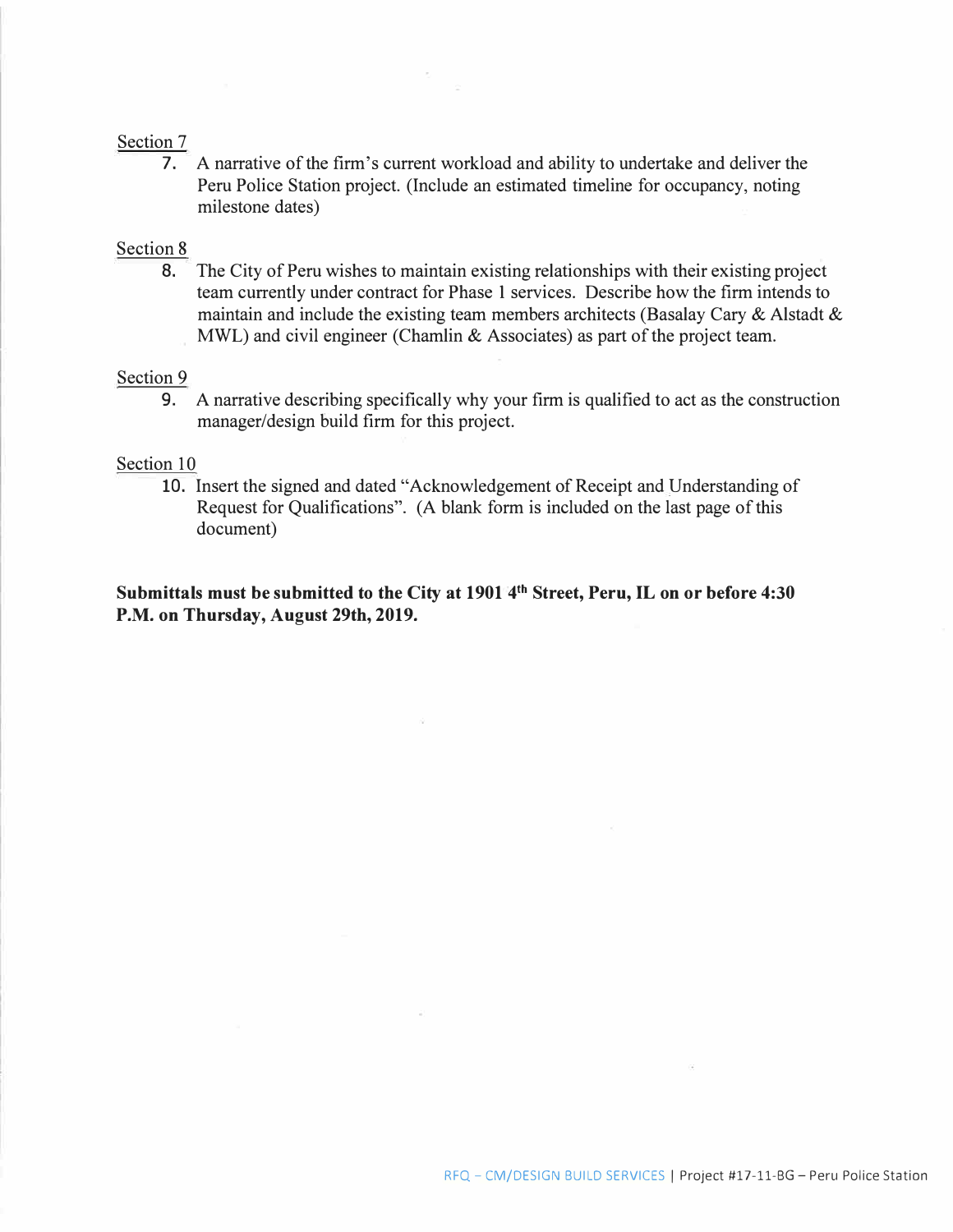### **CITY REVIEW PROCESS**

The City and its evaluation team will review each submittal on the evening of Thursday, August  $29<sup>th</sup>$ , 2019 and during office hours Friday, August 30<sup>th</sup>, 2019. The firms will be ranked in order to determine the most qualified for the project.

A recommendation for a selected firm will be placed on the City Council Agenda for consideration at the September 3<sup>rd</sup>, 2019 council meeting.

The City will notify the selected firm upon completion of the formal recommendation and final vote of the City Council.

## **DETERMINING FACTORS**

The following factors will be used in arriving at the selection of a professional firm, including but not limited to:

- Qualifications
- General experience
- Specific record of accomplishments with similar or like projects
- Skills and abilities of personnel (proposed project team)
- Workload and scheduling availability to start work on the project
- References

A formal decision will be made after the evaluation process, the City intends to enter into a contract with the selected firm. Qualifications, experience, and performance will be considered as elements of a responsible proposal at the sole discretion of the City. The City's decision shall be final and not subject to recourse by any firm, person or corporation. The City reserves the right to reject any and all proposals.

Scoring:

| Criteria                           | Weighting | <b>Points</b> |
|------------------------------------|-----------|---------------|
| Firm Experience                    | 25%       |               |
| <b>Staff Capabilities</b>          | 25%       |               |
| P-3 Experience                     | 15%       |               |
| <b>Past Performance/References</b> | 20%       | 20            |
| Workload                           | 15%       |               |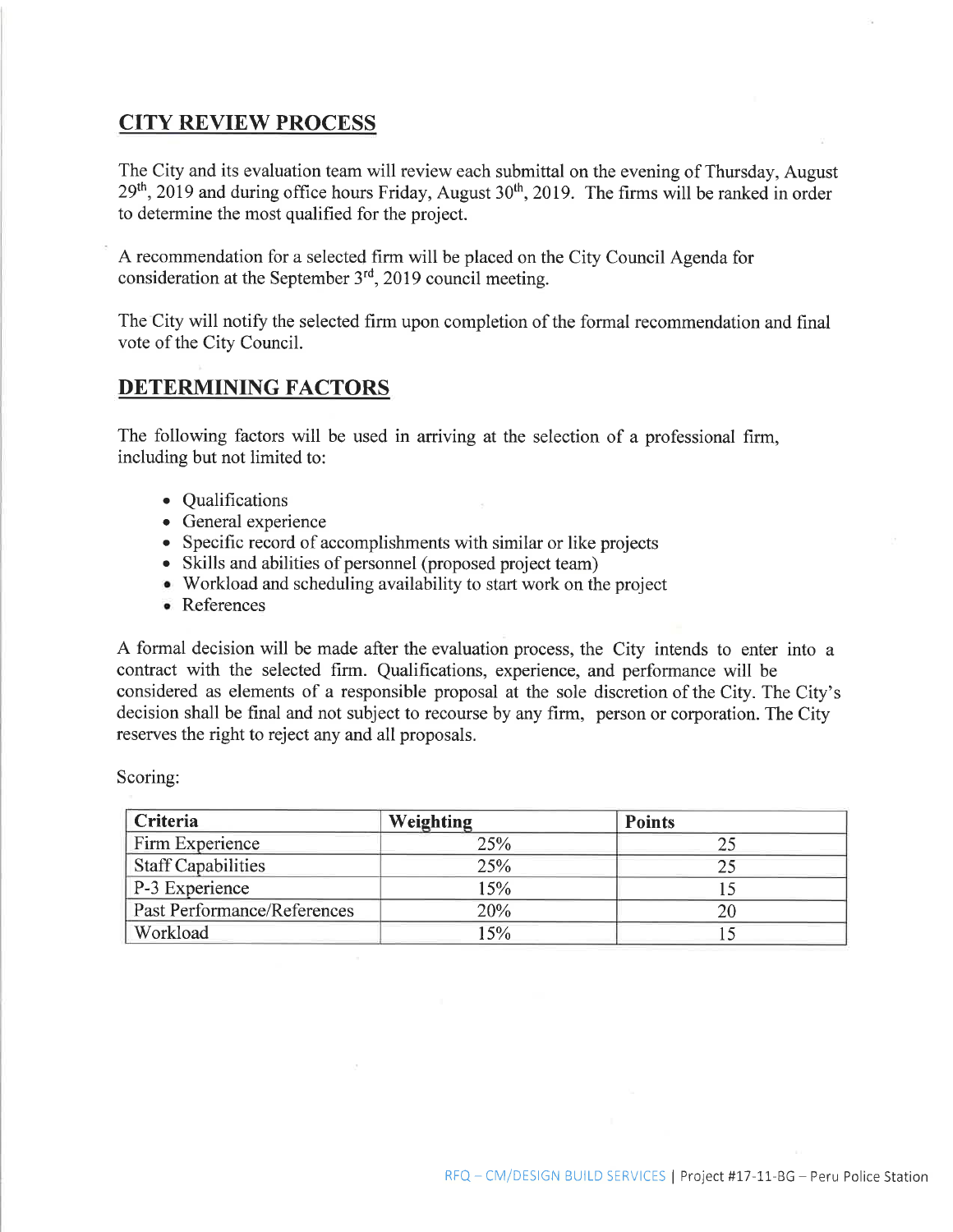### **METHOD FOR SUBMITTING QUALIFICATIONS**

Qualifications, all accompanying information, and required documents must be enclosed in a sealed envelope. The envelope must clearly state the phrase "Request for **Qualifications** – **Con tructioo Management/Design Build Services** - **Proiect** # **17-11-BG".** Qualifications must be received either by hand-delivery or mail to the following address no later than the date and time indicated in the request:

*Attn: Eric Carls, P.E. City Engineer City of Peru, IL 1901 4 th Street Peru, IL 61354* 

**\*Qualifications Submittal** - **the firm shall include six (6) hard copies and one (1) pdf copy on flash (thumb) drive.**

**Submittals must be submitted to the City at 1901 4 th Street, Peru, IL on or before 4:30 P.M. on Thursday, August 29th , 2019.**

### **RESPONSIBILITY OF THE SELECTED FIRM**

It is the City's intention to enter into a contract with a professional firm as soon as possible. The firm will assist the City through the Phase 2 (Program Development, Schematic Design, & Final Design) and Phase 3 (Construction, Construction Administration, & Project Closeout).

The firm will be required to develop conceptual budgets in order to assist the City in decision making related to the potential for a Public-Private Partnership (P-3) and prepare such parameters of a partnership, if the City so wishes to pursue P-3.

The necessary scopes of each Phase will be determined during the contract negotiations.